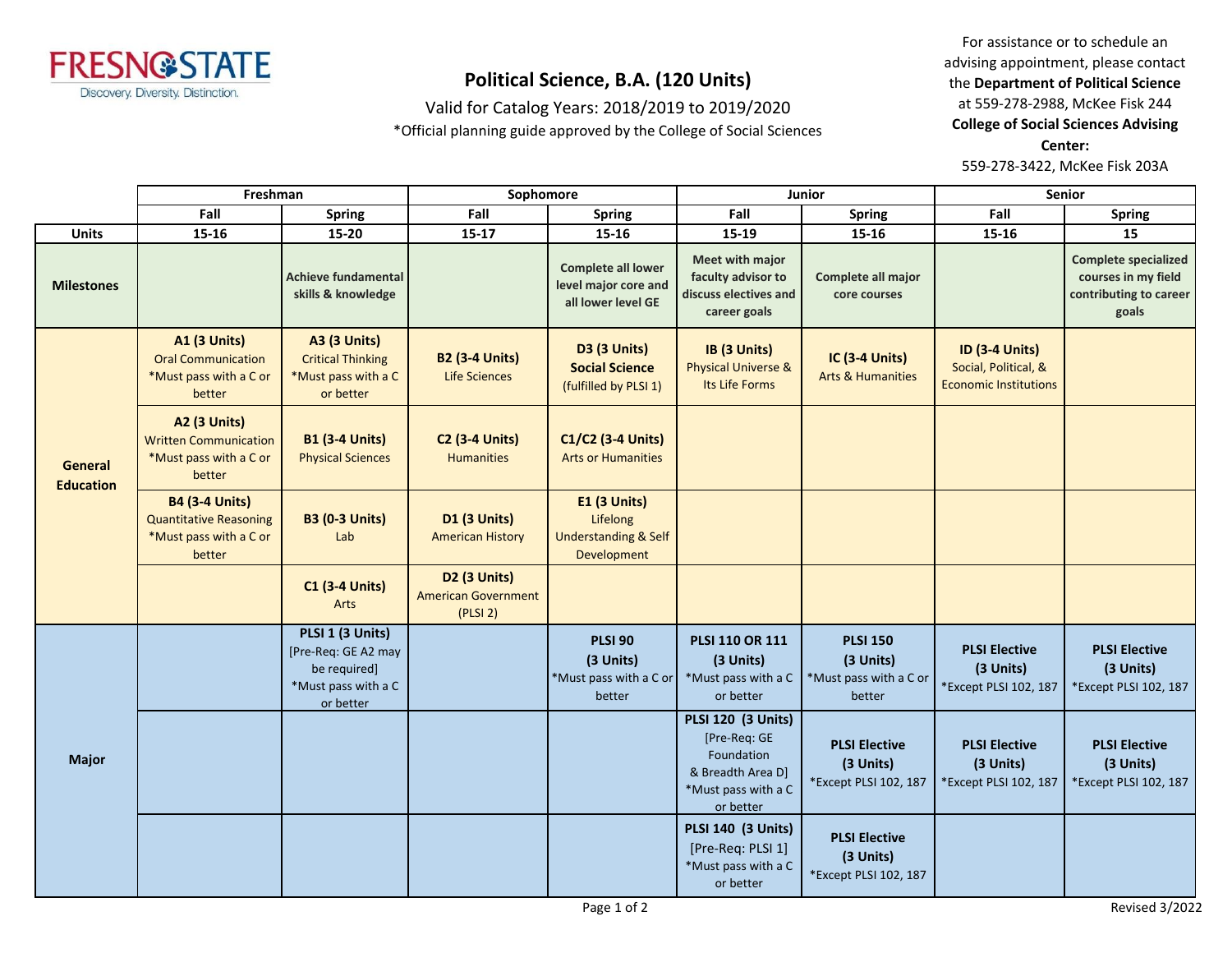

Valid for Catalog Years: 2018/2019 to 2019/2020

\*Official planning guide approved by the College of Social Sciences

For assistance or to schedule an advising appointment, please contact the **Department of Political Science** at 559-278-2988, McKee Fisk 244 **College of Social Sciences Advising Center:**  559-278-3422, McKee Fisk 203A

**Fall Spring Fall Spring Fall Spring Fall Spring Units 15-16 15-20 15-17 15-16 15-19 15-16 15-16 15 Freshman Sophomore Junior Senior Elective Elective Elective Elective UDWS (0-4 Units)** \*Upper Division Writing Exam OR "W" Course (must pass with a C or better) **MI (3 Units)** Multicultural/ International **Elective Elective Elective Elective Elective Elective Additional Graduation Requirements**

#### **FOOTNOTES:**

**Prerequisites/Corequisites:** Other restrictions may apply. Please see your course catalog for detailed prerequisite/corequisite requirements.

**Grade Requirements:** CR/NC grading is not permitted in the Political Science major (except PLSI 158, PLSI 187).

General Education: Units in this area may be used toward a double major or minor (in something other than Political Science; see Double Major or departmental minor). Consult the appropriate department chair, program coordinator, or faculty advisor for further information.

Additional Graduation Requirements: Units in this area may be used toward a double major or minor. Students must earn a minimum of 120 units total to graduate. The number of required elective units may vary, depending on the amount of units earned from major and GE courses. Consult advisor for specifically recommended courses.

Upper Division Writing Skills requirement (UDWS): All undergraduate students must demonstrate competency in writing skills by passing the Upper Division Writing Exam (UDWE) or by obtaining a C or better in an approved upper division writing course, identified by the letter "W."

Substitutions: If a course substitution/waiver/exception is made for a major course that also meets a GE and/or MI and/or upper division writing requirement, the substituted course will only fulfill the major course requirement; the student must take an additional course to fulfill the other graduation requirement.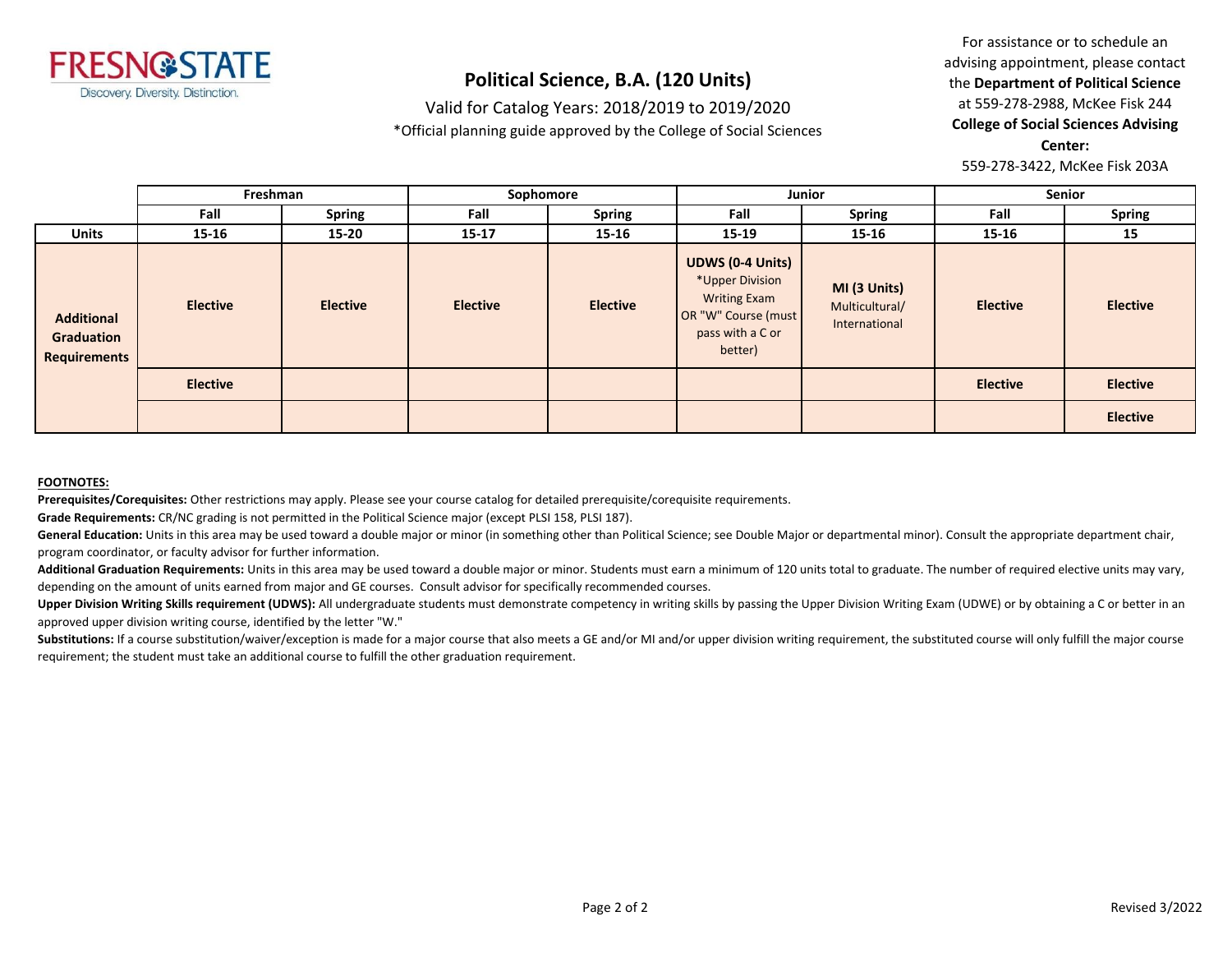

Valid for Catalog Years: 2012/2013 to 2017/2018

\*Official planning guide approved by the College of Social Sciences

For assistance or to schedule an advising appointment, please contact the **Department of Political Science** at 559-278-2988, McKee Fisk 244 **College of Social Sciences Advising Center:**  559-278-3422, McKee Fisk 203A

**Fall Spring Fall Spring Fall Spring Fall Spring Units 15-16 15-20 15-17 15-16 15-19 15-16 15-16 15 Milestones** *Achieve fundamental* **skills & knowledge All lower level major core completed All lower level GE completed Meet with major faculty advisor to discuss upper-level electives and career goals Complete all major core courses Complete specialized courses in my field contributing to career goals A1 (3 Units)** Oral Communication \*Must pass with a C or better **A3 (3 Units)** Critical Thinking \*Must pass with a C or better **B2 (3-4 Units)** Life Sciences **D3 (3 Units) Social Science IB (3 Units)** Physical Universe & Its Life Forms **IC (3-4 Units)** Arts & Humanities **ID (3-4 Units)** Social, Political, & Economic Institutions **A2 (3 Units) Written Communication** \*Must pass with a C or better **B1 (3-4 Units)** Physical Sciences **C2 (3-4 Units) Humanities C1/C2 (3-4 Units)** Arts or Humanities **MI (3 Units)** Multicultural/ International **B4 (3-4 Units) Quantitative** Reasoning \*Must pass with a C or better **B3 (0-3 Units)** Lab **D1 (3 Units)** American History **E1 (3 Units)** Lifelong Understanding & Self Development **C1 (3-4 Units)** Arts **D2 (3 Units)** American Government **Major PLSI 1 (3 Units)** [Pre-Req: GE A2] \*Must pass with a C or better **PLSI 90 (3 Units)** \*Must pass with a C or better **PLSI 110 OR 111 (3 Units)** \*Must pass with a C or better **PLSI 150 (3 Units)** \*Must pass with a C or better **PLSI Elective (3 Units)** \*Except PLSI 102, 187 **PLSI Elective (3 Units)** \*Except PLSI 102, 187 **General Education Freshman Sophomore Junior Senior**